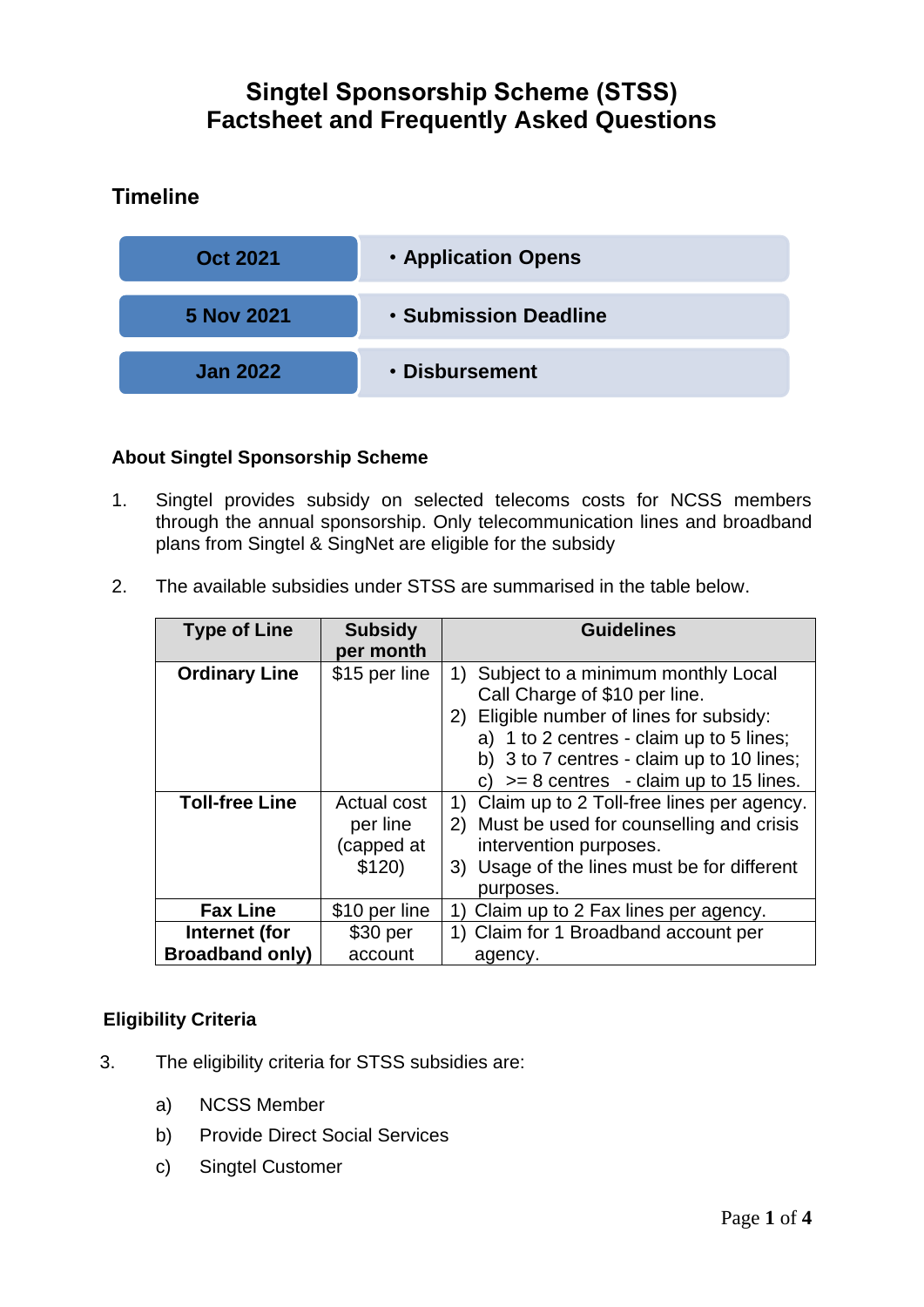## **Application Procedure**

- 4. To apply for Singtel Sponsorship Scheme, please visit the following link below and fill in the application form. Applicants will be required to login using CorpPass/SingPass to access this link: <https://form.gov.sg/60fa8b90e4aab7001256fb2a>
- 5. To complete the application form, applicants will be required to attach their compiled e-Singtel bill from either Jan or Feb or Mar 2021. As only one attachment document is allowed within the application form, please ensure that the attached document has the respective information of the types of lines that your organisation is claiming for. For Toll-Free Lines, you will be required to include 12 months' worth of Toll-Free line bills in your attachment.

#### **Additional Notes**

- 1) For Ordinary lines, subscription and international calls charges are not eligible for the reimbursement. Any additional charges incurred over and above the sponsorship will be the responsibility of the agencies.
- 2) New lines and accounts that are activated during the financial year shall be computed on a pro-rated basis.
- 3) Application and reimbursement of telecommunication expenses is conducted on a yearly basis.
- 4) For Agencies with more than one centre receiving sponsorship, the reimbursements will be issued to the HQs. This sponsorship is subjected to the continuation of the sponsorship scheme by Singtel. NCSS will not be liable if Singtel decides to withdraw the scheme at any point in time.

#### **Frequently Asked Questions**

1. My organisation has a Day Care Centre. Can my agency submit separate applications for the HQ and the Centre?

Ans: Agency with more than one centre shall submit a consolidated application for all the centres and the reimbursement will be issued to the HQ.

2. My agency has a HQ and 1 centre with 13 ordinary lines. Can my agency apply for the subsidy for all the 13 lines?

Ans: Agency with 1 centre can apply for subsidy of up-to 5 ordinary lines.

3. My agency's HQ and 2 centres have each subscribed to a separate broadband account. Can my agency apply for the subsidy for all 3 broadband accounts?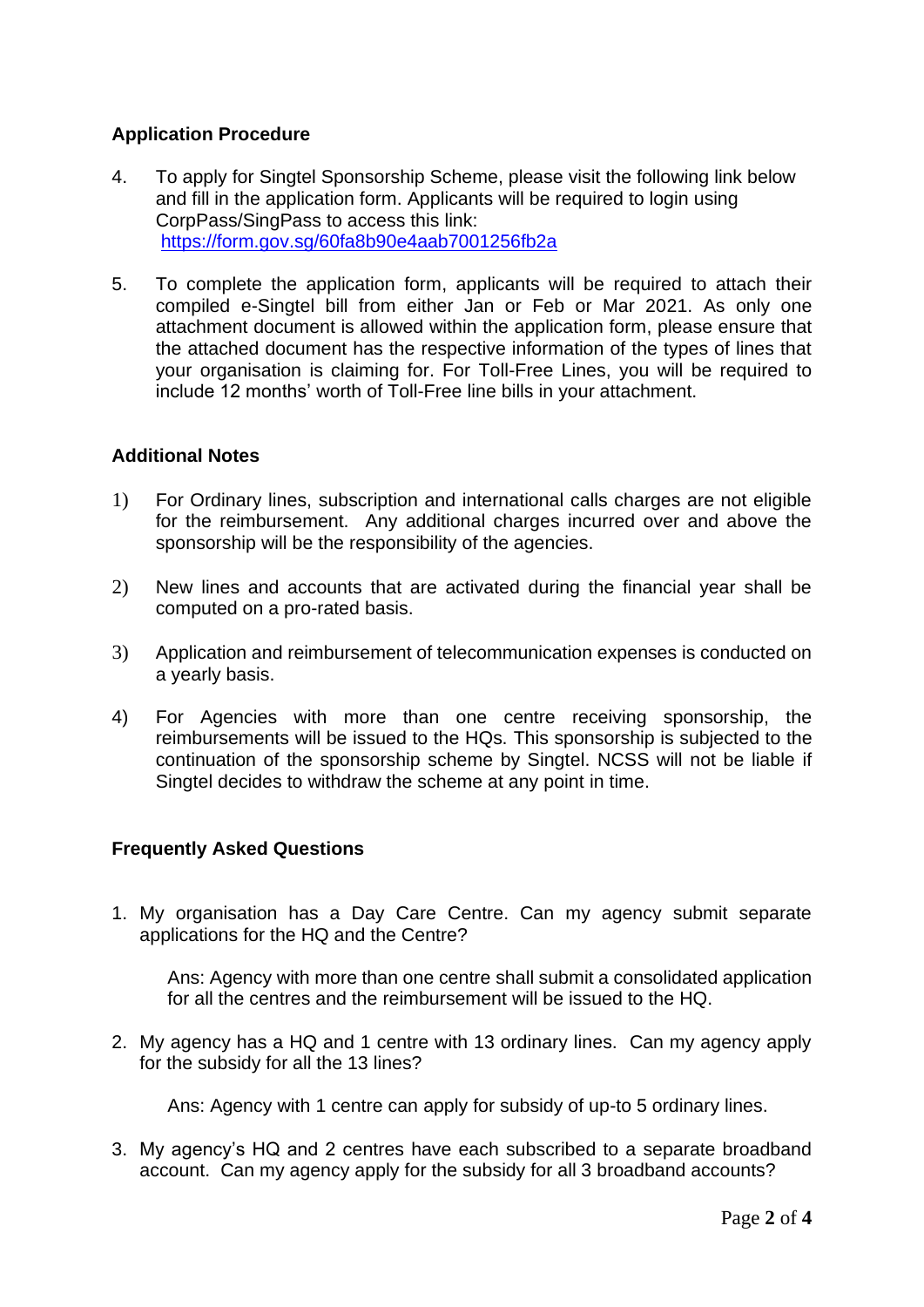Ans: Each agency is eligible to apply for the subsidy for only one broadband account.

4. My agency had subscribed to a new SingNet broadband account that commenced on August 2020. Is this new account eligible for the subsidy?

Ans: New phone lines and broadband account that were activated during the reimbursement period from 1st April 2020 to 31st March 2021, are eligible for the subsidy and will be reimbursed on a pro-rated basis. Please indicate the number of months that the line has been activated in the application link.

5. Can my agency apply for subsidy for my Singtel mobile phone lines?

Ans: Singtel mobile phone lines are not eligible for the STSS subsidy.

6. My agency has been using Singtel ordinary phone line as our helpline. Can my agency apply for the subsidy under the Toll-free line?

Ans: Toll-Free lines are phone lines with numbers starting with '1800'.

7. If my agency is funded by "Singtel Touching Lives Fund" (STLF), can my agency also apply for this subsidy?

Ans: Telecom expenses funded under STLF will not be eligible for SSTS subsidy.

8. None of my agency's Singtel bills for January, February, and March 2021 meet the eligibility criteria of at least \$10 for local call charge. Can my agency use May or November Singtel bills to apply for the subsidy?

Ans: Only January, February and March 2021 Singtel bills are accepted. Your agency is required to attach it in the application link. Unless your agency is also claiming for Toll-Free line, then 12 months' worth of Toll-Free line Singtel bill will be required.

9. My agency has 2 fax lines with no usage (\$0) for 1 fax line. Can we apply for subsidy for 2 fax lines?

Ans: Yes. Each agency is eligible for subsidy for up-to 2 fax lines regardless of the number of fax lines. You shall indicate \$0.00 in the application link.

10.What if my agency has missed out one of the ordinary/fax line supporting documents? What will happen to my agency's application?

Ans: NCSS will treat all submitted application and supporting documents as complete and final.

11.If my agency misses the submission deadline, does NCSS allow appeal for late submission?